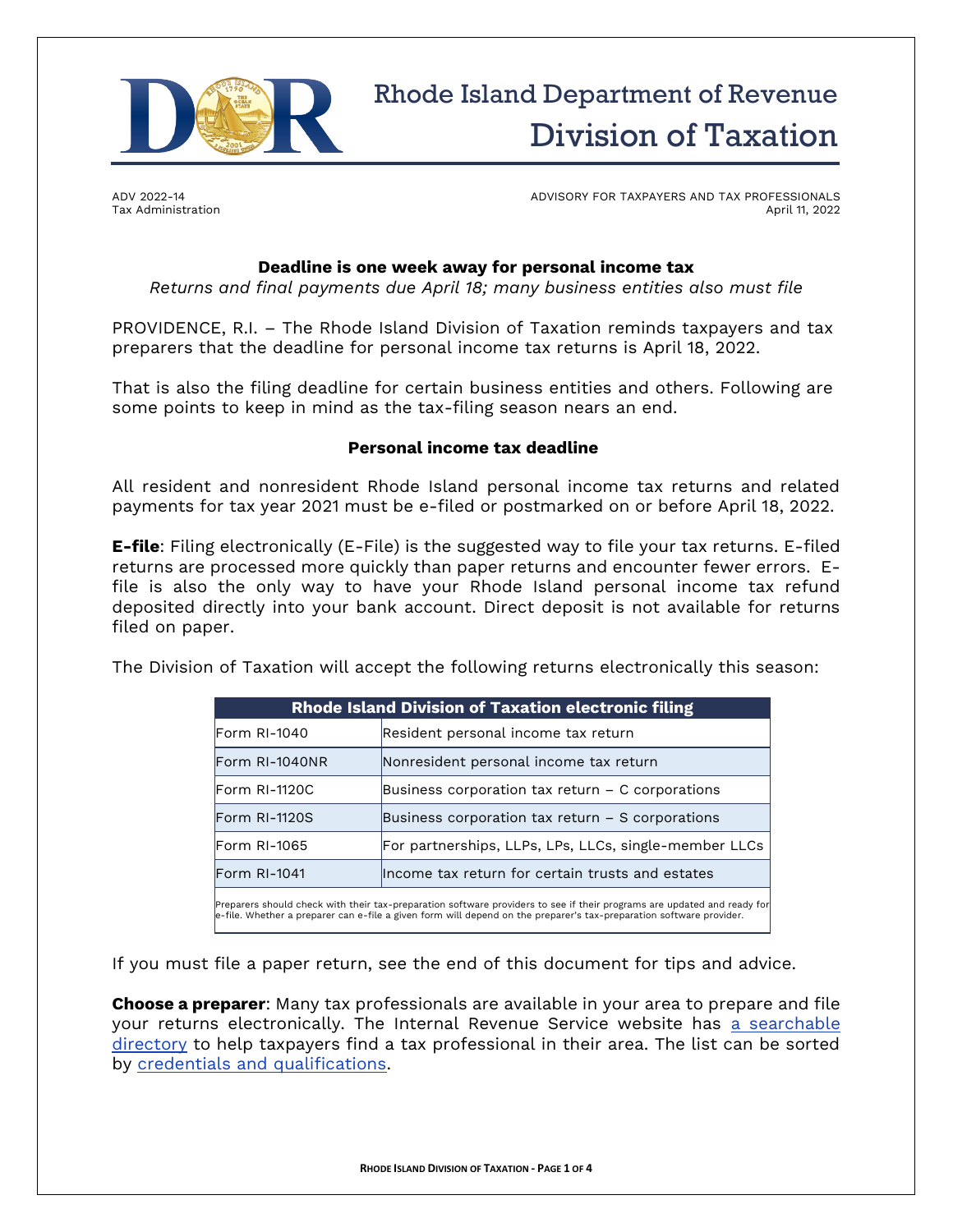**Volunteer preparers**: Can't afford a paid preparer? There are many sites throughout the region where volunteers will prepare and e-file your returns for you. These include sites operated by the Volunteer Income Tax Assistance (VITA) program and the AARP Foundation Tax-Aide Program. Learn more about volunteer preparers from [the IRS](https://www.irs.gov/individuals/free-tax-return-preparation-for-you-by-volunteers)  [website.](https://www.irs.gov/individuals/free-tax-return-preparation-for-you-by-volunteers) For information on sites near you, call the United Way by dialing 211. The IRS has an online tool you can use to [search for a volunteer preparer near you.](https://irs.treasury.gov/freetaxprep/) The AARP Foundation Tax Aide Program also has an online tool you can use to search for [one of](https://secure.aarp.org/applications/VMISLocator/searchTaxAideLocations.action)  [its volunteer sites near you.](https://secure.aarp.org/applications/VMISLocator/searchTaxAideLocations.action)

**Free File**: For those who cannot afford a paid preparer, another option is the Rhode [Island Free File program,](https://tax.ri.gov/online-services/make-payment-online/free-file) which lets you prepare your own federal and Rhode Island returns online, and e-file them, at no charge.

The Rhode Island Free File program is available only through the Rhode Island Division of Taxation website. Most taxpayers making \$73,000 or less can utilize this program. Review terms and conditions on the [Rhode Island Free File program webpage.](https://tax.ri.gov/online-services/make-payment-online/free-file)

**Forms, instructions**: Forms and instructions involving the Rhode Island personal income tax are available online at any time via the **Division of Taxation website**. In most cases, you can either print the form out and complete it by hand or click on the form and enter information on form PDF, then print out your completed form.

**Office hours**: Forms, instructions, and related items can also be picked up at the Division of Taxation office. The office is located at One Capitol Hill (diagonally across from the Smith Street entrance to the State House) and is open to the public from 8:30 a.m. to 3:30 p.m. on business days. You may also call the office during the same hours at (401) 574-8829. (For personal income tax, choose option # 3.)

**Balance due:** If your Rhode Island return shows a balance due, and you e-file or have your return e-filed for you, you typically can authorize the Division to withdraw the required amount directly from your bank or credit union account. When utilizing this option, avoid delays by scheduling the withdrawal (also known as "direct debit") several business days in advance of the deadline.

**"Bill pay":** To pay a balance due, your bank or credit union may allow you to use its online "bill pay" feature, which generates a check that your bank or credit union mails to the Division of Taxation.

If you use "bill pay", include as much information as possible, and be sure to complete the transaction several business days in advance of the deadline. By doing so, the amount can be promptly and properly credited to your account, which will help you avoid incurring interest and penalty charges. Also, when using "bill pay", make sure that the payment goes to the following address, not to a post office box: Rhode Island Division of Taxation, One Capitol Hill, Providence, RI 02908.

**Debit card, credit card:** You may pay your balance due using your credit card or debit card online. For more information, including details on fees, visit the Division's credit [card payments webpage.](https://tax.ri.gov/online-services/make-payment-online/credit-card-payments)

**Payment voucher/Pay by check:** If you pay by check, be sure that your check is accompanied by a payment voucher. That way, your payment will be properly and promptly credited to your account. If you use tax-preparation software, or your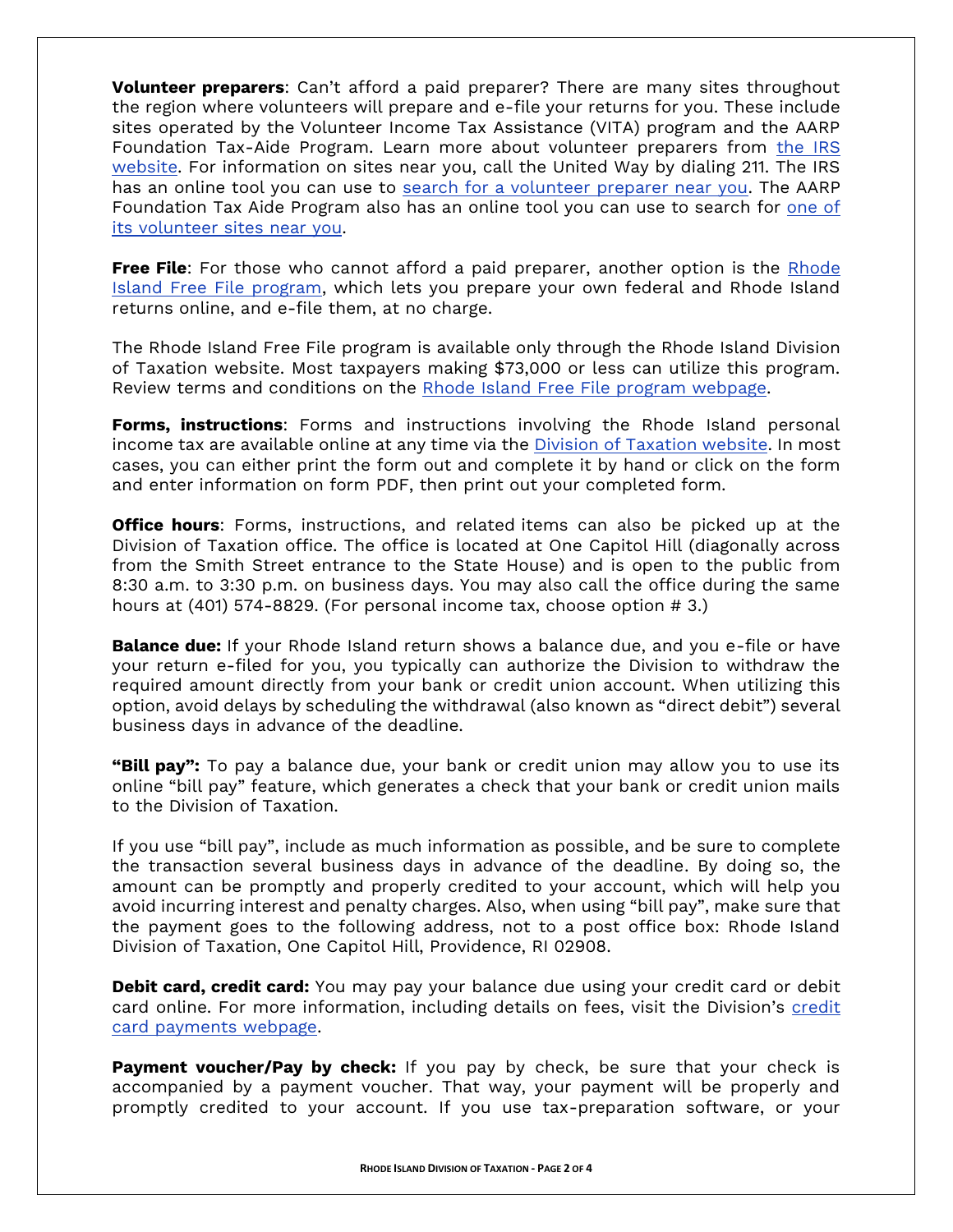preparer does, you may use the voucher provided by the software program. You may also use [the Division's voucher](https://tax.ri.gov/media/18116/download?language=en).

**Payments, extensions:** This season's filing deadline is Monday, April 18, 2022. All returns and payments are due on that date. You may apply for an automatic six-month extension, which will give you six more months to file your return; the extended due date this year is October 18. The extended due date does not apply to payment.

If you use tax-preparation software, or your preparer does, you may use the extension request form provided by the software program. You may also use [the Division's](https://tax.ri.gov/media/18591/download?language=en)  [extension form,](https://tax.ri.gov/media/18591/download?language=en) which includes instructions. For information about how to make a proper estimate when filing for an extension, visit the [Rhode Island Secretary of State](https://rules.sos.ri.gov/Regulations/Part/280-20-55-2)'s [website.](https://rules.sos.ri.gov/Regulations/Part/280-20-55-2)

Remember: The extended due date is an extension of the time to **file**, not of the time to **pay**. If you can't pay what you owe by April 18, avoid the failure-to-file penalty by filing without payment and enter into an agreement to pay in installments. To learn more about payment plans, call the Division of Taxation's Compliance & Collections section, at (401) 574-8941 from 8:30 a.m. to 3:30 p.m. business days.

**What's new**: A the latest [edition of the Division's newsletter](https://tax.ri.gov/sites/g/files/xkgbur541/files/2022-03/newsletter_for_first_quarter_2022.pdf) contains details on the current tax-filing season in Rhode Island.

**Pensions**: The Division has posted [a guide to the personal income tax break](https://tax.ri.gov/sites/g/files/xkgbur541/files/2022-04/PUB_2022-01_pension_income_guide.pdf) involving income from 401(k) plans, 403(b) plans, Section 457 plans, military retirement pay, federal government pensions, state government pensions, local government pensions, private-sector pensions, annuities, and certain other such sources.

### **Deadlines for business entities, others**

Keep in mind that April 18, 2022, is also the deadline for several business entities, and certain others:

| The April 18, 2022, filing deadline                                                         |  |
|---------------------------------------------------------------------------------------------|--|
| Resident and nonresident personal income tax returns                                        |  |
| Calendar-year C corporations that file their return on Form RI-1120C                        |  |
| Public service corporation tax filers                                                       |  |
| Bank excise tax filers                                                                      |  |
| Insurance gross premiums tax filers                                                         |  |
| A single-member limited liability company (LLC) whose owner has a deadline of April 18      |  |
| Fiduciary returns, using a calendar year, on Form RI-1041                                   |  |
| Property-tax relief claims on Form RI-1040H                                                 |  |
| Residential lead abatement credit claims on Form RI-6238                                    |  |
| First quarterly estimated payment for 2022 for calendar year fiduciary filers               |  |
| First quarterly estimated payment for 2022 of Rhode Island personal income tax              |  |
| First quarterly estimated payment, for calendar-year corporations, of 2022 Rhode Island tax |  |
|                                                                                             |  |